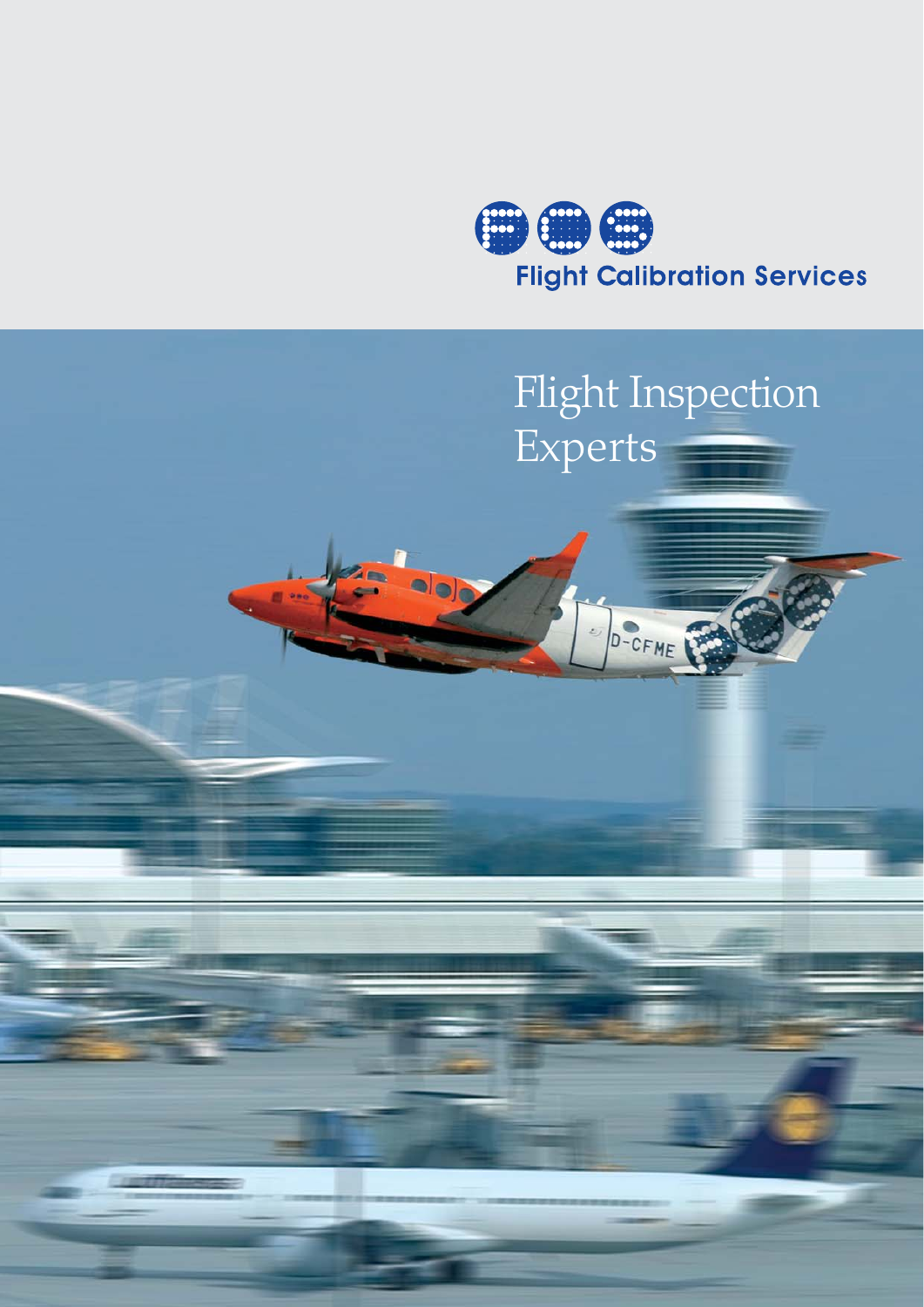

# Your Competent Partner for Flight Inspection

## **Mission**

The mission of FCS Flight Calibration Services GmbH is flight inspection of navigational and surveillance systems, as well as validation of approach and departure procedures. FCS is a leader in its field, applying latest state-of-the art technology and stringent business processes to achieve this aim in full compliance with all legal regulations and at economic pricing. Fullest customer satisfaction is our trademark!

## **Full Scope of Services**

FCS services comprise:

- Commissioning flight inspection for newly installed systems or procedures prior to their release
- Periodic "routine" flight inspections, for
- Landing aids and en-route systems
	- ILS CAT I to III,
	- MLS, PAR
	- (D)VOR, DME, TACAN, NDB
- GBAS
- Procedures
	- Conventional NAVAIDS and GNSS-based arrival (NPA) and departure (SID)
	- P-RNAV (DME-DME)
	- APV SBAS

Further to inspection of conventional Navaids, FCS provides flyability and obstacle clearance assessment, as well as optional FMS database integrity checks in the context of procedure inspection.



- Surveillance
	- Primary radar
	- Secondary radar (SSR/MSSR)
	- Multilateration (MLAT/WAM) and ADS-B
- COM and Direction Finders
	- Radio direction finder (VDF/UDF)
	- Checking of COM systems
- Visual Aids / PAPI
	- Runway lighting, visual aids and PAPI
	- Recording and evaluation of obstacles to aviation
- Special flight inspections
- R&D services, receiver design support, expert studies.

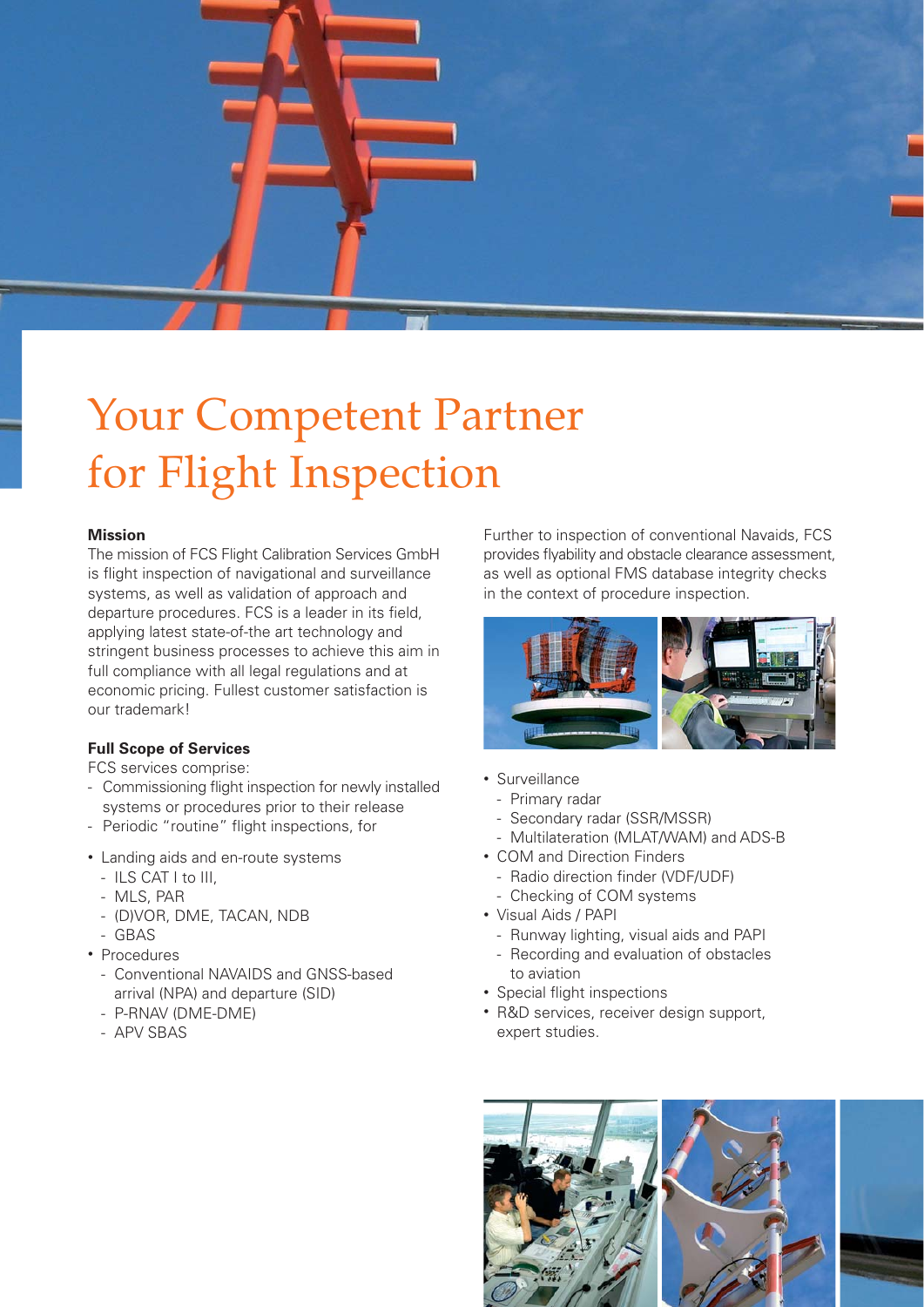

FCS employs Learjet or optionally King Air 350 aircraft for radar flight testing. FCS also provides SASS-C or equivalent ground recording and evaluation systems for documentation of compliance with applicable ICAO Doc 8071 and EUROCONTROL surveillance standards.

FCS special flight inspections, optionally employing FCS SISMOS technology, analyse navigational, surveillance or COM systems disturbed by multipath propagation or other effects. FCS R&D and RF receiver design capabilities assists our customers in tracking down propagation-related system performance issues of ILS, VOR/DME/TAC as well as Mode S-based 1030/1090 MHz systems.

#### **Advanced State-of-the Art Infrastructure**

Since mid-2009 FCS is operating two identical latest model Raytheon/Beechcraft King Air 350 aircraft, featuring maximum performance and availability, as well as state-of-the-art "glass cockpit" avionics and equipment including EGPWS, TCAS-II and ADS-B. FCS aircraft D-CFMD and D-CFME are equipped with the most advanced Flight Inspection Systems (FIS) available today, with maximum measurement precision and optimised efficiency. FCS provides absolute 3D field strength measurements traceable to calibration standards.

Phase DGPS and Wide Area DGPS positioning reference systems result in minimal set-up times, and dependency on weather is strongly reduced.

#### **Highly qualified and motivated staff**

FCS employs senior-level, experienced full-time flight inspection pilots and flight inspectors licensed by the "Luftfahrt-Bundesamt" (German Federal Office



of Civil Aviation). Regular training programs and proficiency checks ensure our acknowledged high level of performance. Our customers consistently commend the high level of expertise of all FCS staff.